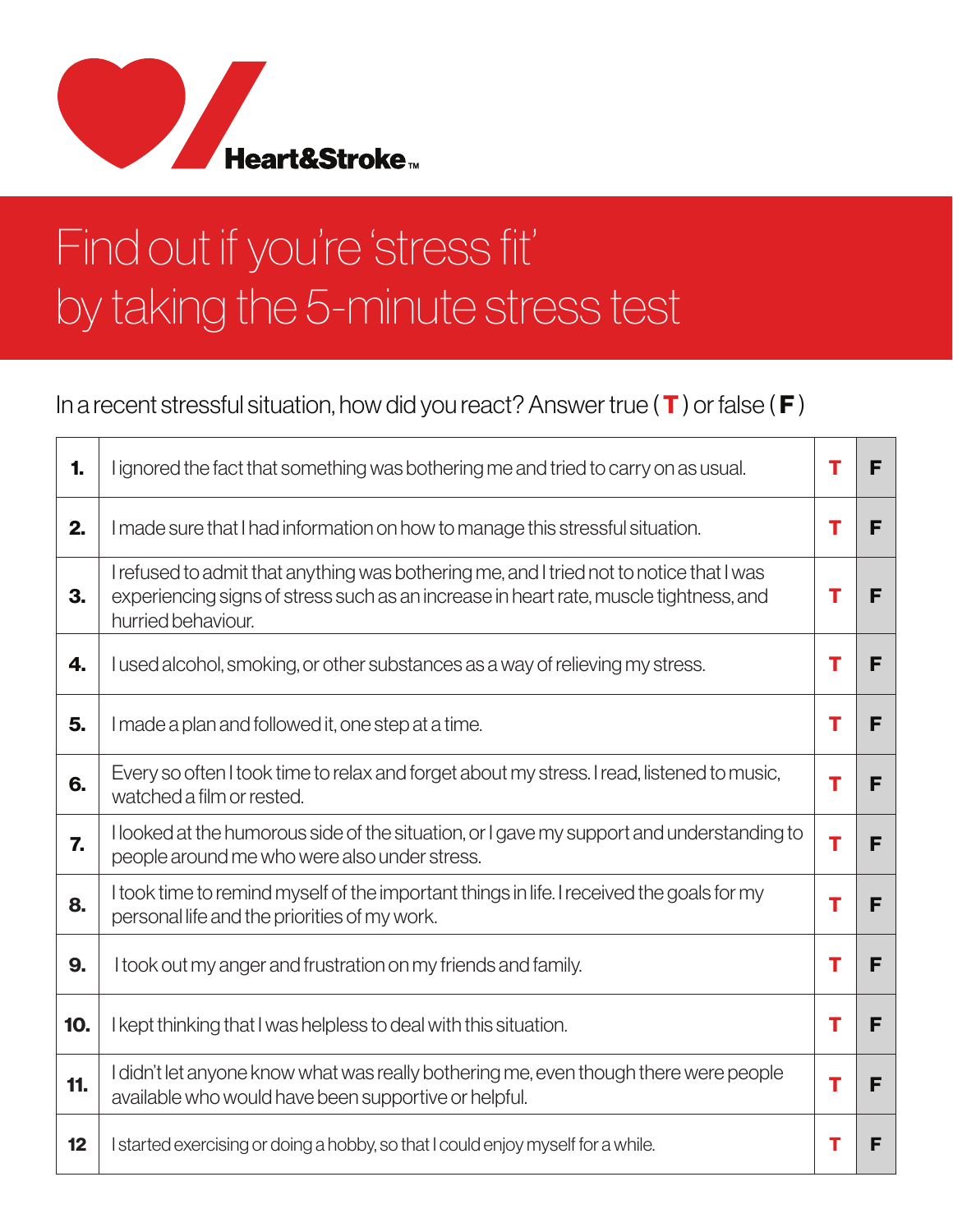## The best coping strategies to keep 'stress fit'

If you've answered in the same manner as below, you're already practicing some 'stress fit' strategies. If not, you may want to review the situations and consider alternative strategies that may help you live a healthier, more enjoyable life.

Remember, there is not single stress coping skill that will effectively help you manage your stress in all situations or all of the time. The best approach to stress management is developing a flexible set of techniques that works for you as an individual.

| 1. | F | The first step to managing stress is acknowledging the need for change. Take some quiet<br>time to try to identify the source of your stress. Continuing to deny a stressful situation can<br>have serious long term effects on your heart health.                                                                                               |
|----|---|--------------------------------------------------------------------------------------------------------------------------------------------------------------------------------------------------------------------------------------------------------------------------------------------------------------------------------------------------|
| 2. | т | Once you've identified what causes stress in your life, it's important to find information on<br>how to develop new skills or improve already existing ones. A certified professional can<br>help.                                                                                                                                               |
| 3. | F | A number of problems – an increase in heart rate and blood pressure, muscle tension, poor<br>concentration, irritability, and sleep problems – can all be symptoms of excessive stress<br>in your life. Don't ignore these signs – they're your body's way of telling you something's<br>wrong. See your doctor or stress management specialist. |
| 4. | F | You may feel that alcohol, smoking or other substances may numb your stress and help<br>you deal with a difficult situation. But any relief is only temporary, and this behaviour can<br>only lead to additional problems for your physical and emotional health.                                                                                |
| 5. | т | Setting some priorities and being flexible about things that aren't critical can help you adapt<br>to a particularly stressful time. Learn to manage your time and set realistic deadlines. This<br>should be part of your overall stress management plan.                                                                                       |
| 6. | т | Realize that there are equally rewarding sources of satisfaction available to you. You may<br>want to look for inspiration in art, literature, philosophy or religion. Or simply spend time on<br>the activities you enjoy.                                                                                                                      |
| 7. | т | Stressful situations often present an opportunity for you to grow in your positive emotions<br>and attitudes. These can include the ability to see the humour in your situation, to trust in<br>your convictions, and to develop more confidence in the people close to you.                                                                     |
| 8. | т | Sometimes it may be necessary to re-examine your life goals to see if they still effectively<br>reflect what you want out of your life or career. If they don't, maybe it's time to re-assess<br>your goals and priorities.                                                                                                                      |